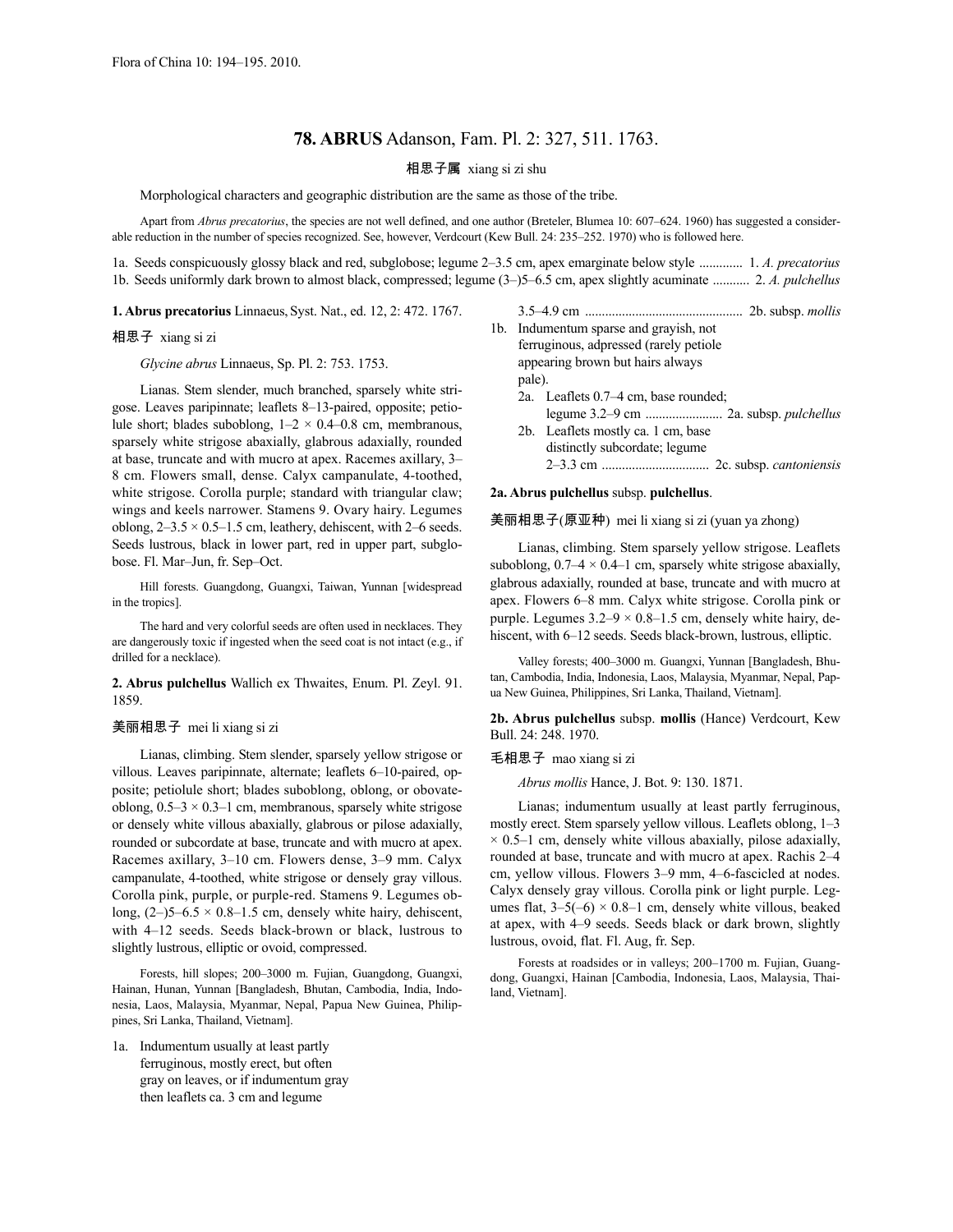**2c. Abrus pulchellus** subsp. **cantoniensis** (Hance) Verdcourt, Kew Bull. 24: 248. 1970.

# 广州相思子 guang zhou xiang si zi

*Abrus cantoniensis* Hance, J. Bot. 6: 112. 1868.

Lianas, climbing, 1–2 m tall. Branches slender, smooth, white hairy, caducous when old. Leaflets oblong or obovate-oblong,  $0.5-1.5 \times 0.3-0.5$  cm, strigose abaxially, pilose adaxially, distinctly subcordate at base, truncate or slightly retuse with mucro at apex. Flowers ca. 6 mm, fascicled at short rachis; pedicel short. Corolla purple-red or light purple. Legumes flat,  $2-3.3 \times$  ca. 1.3 cm, beaked at apex, sparsely white strigose, with 4 or 5 seeds. Seeds black-brown. Fl. Aug.

Forests, hill slopes; ca. 200 m. Guangdong, Guangxi, Hunan [Thailand, Vietnam].